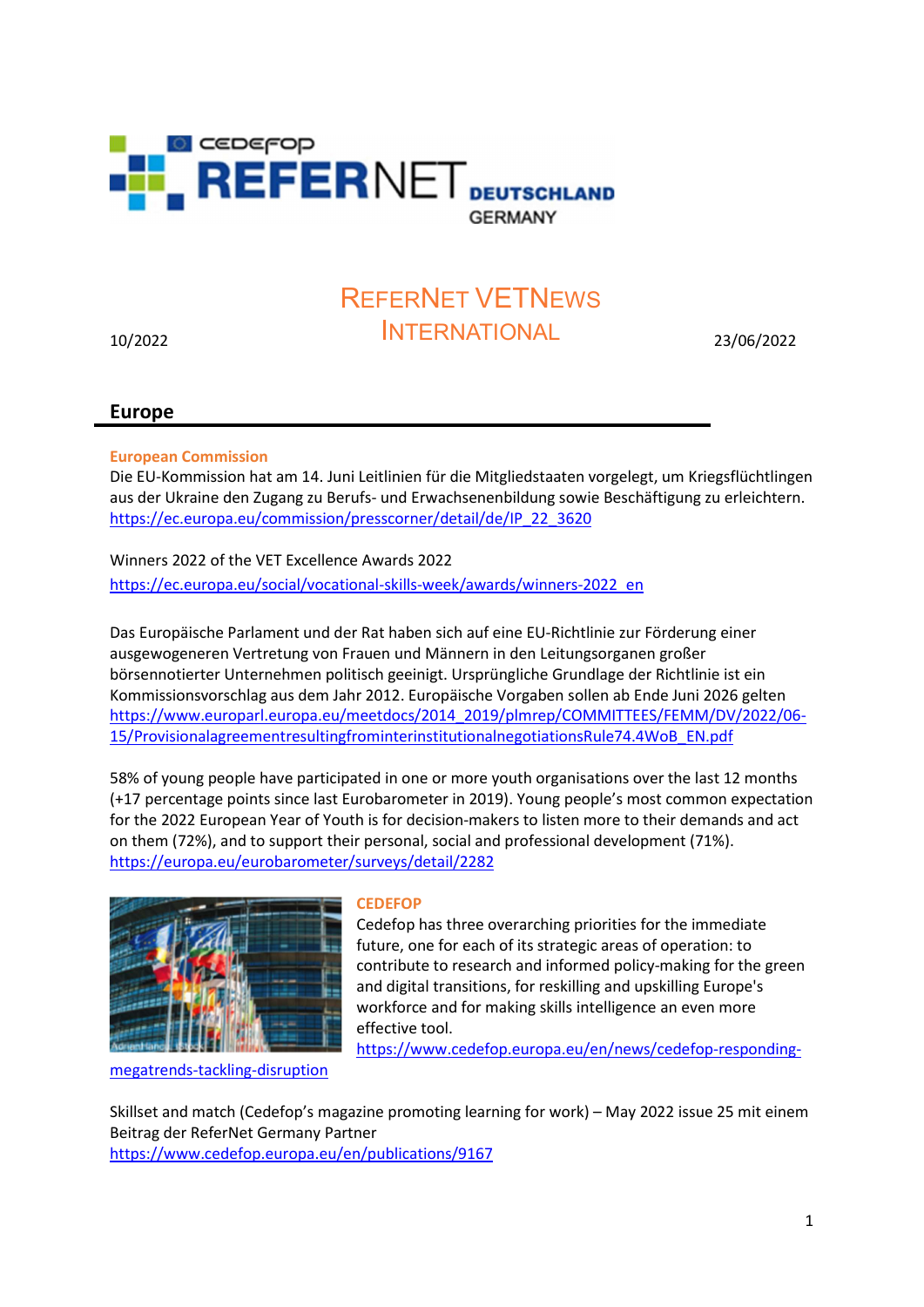#### #CedefopPhotoAward video winners visit Cedefop

https://www.cedefop.europa.eu/en/news/cedefopphotoaward-video-winners-visit-cedefop

Presenting conclusions drawn from Cedefop's research, Ms Brugia laid out the challenges that longterm apprentice mobility has been coming up against over the years and that must be overcome if the practice is to be developed further, which, she noted, given the obstacles, is likely to remain a long-term goal.

https://www.cedefop.europa.eu/en/news/how-advance-long-term-apprentice-mobility

Microcredentials for lifelong learning and employability as a tool to tackle the challenges of the fastpaced change in today's labour market was the theme of Cedefop's 12th Brussels seminar. The Brussels seminars are a series of events building on Cedefop's research and analyses to debate issues relevant to current European debates on vocational education and training (VET), skills and employment.

https://www.cedefop.europa.eu/en/news/european-approach-microcredentials-step-nearer

# European Training Foundation (ETF)

ETF Innovative Teaching and Learning Award 2022: Applications must be received until the 22 of July 2022.

https://openspace.etf.europa.eu/pages/etf-innovative-teaching-and-learning-award-2022

The EU's new project DARYA supporting young people in Kazakhstan, Kyrgyzstan, Tajikistan, Turkmenistan and Uzbekistan

https://www.etf.europa.eu/en/news-and-events/news/darya-new-era-education-and-trainingcentral-asia

Imagining various scenarios, Stavroula Demetriades, Senior Research Manager at Eurofound, at the event "Predicting the Unpredictable: skills anticipation for a better future" sketched out a possible future in which recession and the energy crisis dominates, and another 'asymmetric vision', in which only some have access to technology. Her third scenario, however, was "a more equitable world of work, in which we have survived the crisis and emerged more resilient."



https://www.etf.europa.eu/en/news-andevents/news/collaborating-skills-development-better-tomorrow

The Seventh International Conference on Adult Education (CONFINTEA VII) in Marrakech (15-17 June 2022) has concluded with the signature of the Marrakech Framework for Action on adult learning and education by 142 Member States of UNESCO. https://www.etf.europa.eu/en/news-and-

events/news/marrakech-framework-set-boost-young-adult-learning

#### European Research Network Vocational Education and Training (VETNET)

Call for papers: 2023 5th International VET Conference Crossing Boundaries. The call for papers is open until 31 August 2022.

https://vetnetsite.org/conferences/2023-crossing-boundaries-kaunas/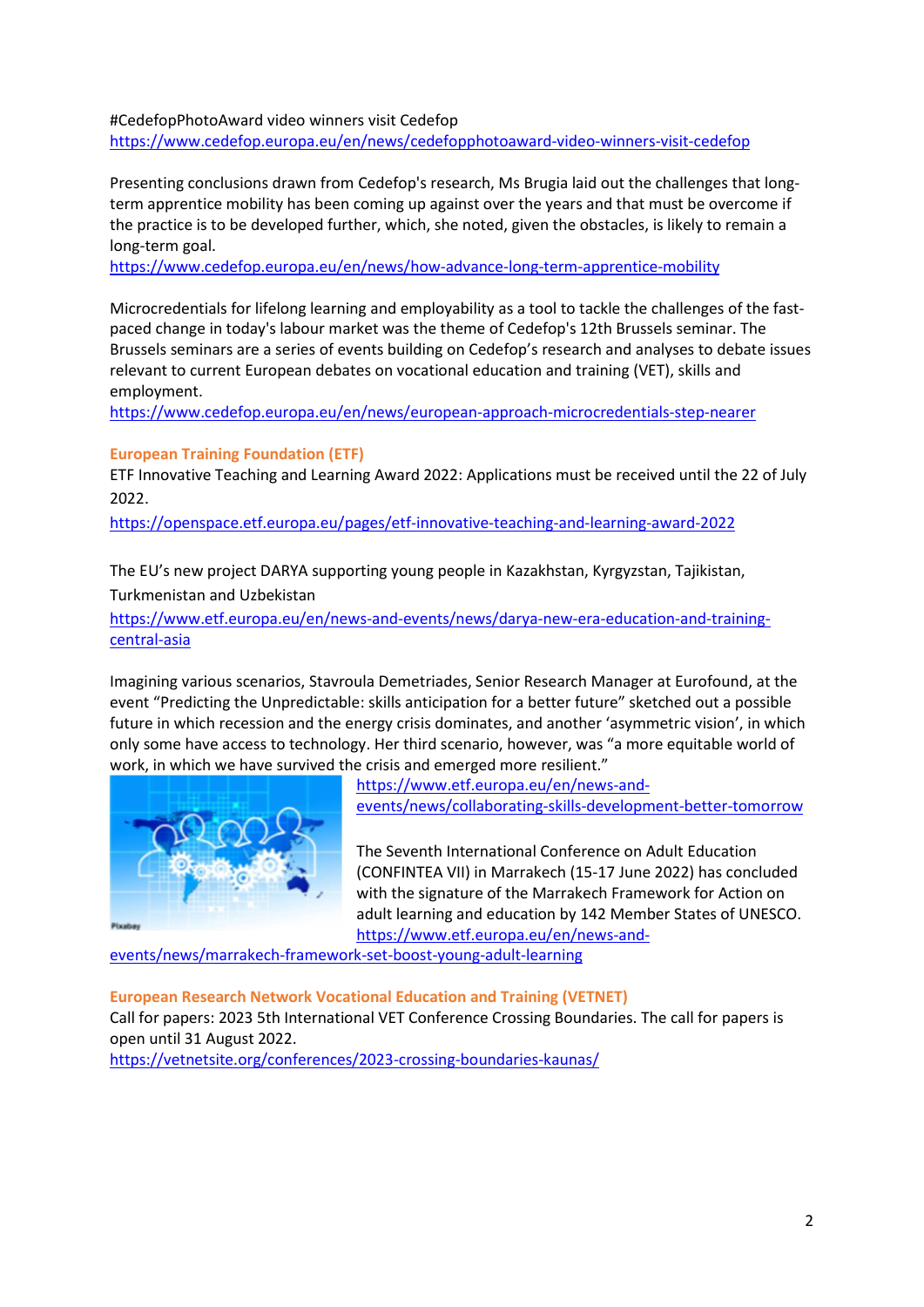# Countries

# **Czechia**

Integration of Ukrainian refugees in VET and the labour market https://www.cedefop.europa.eu/en/news/czechia-integration-ukrainian-refugees-vet-and-labourmarket



#### Denmark

Special law, language support and guidelines on VET for Ukrainian refugees

https://www.cedefop.europa.eu/en/news/denmark-special-lawlanguage-support-and-guidelines-vet-ukrainian-refugees

# Estonia

Integrating Ukrainian refugees into VET and the labour market

https://www.cedefop.europa.eu/en/news/estonia-integrating-ukrainian-refugees-vet-and-labourmarket

# Finland

Helping Ukrainian war refugees in VET https://www.cedefop.europa.eu/en/news/finland-helping-ukrainian-war-refugees-vet

#### Germany

Germany's response to the integration of Ukrainian refugees in VET and the labour market https://www.cedefop.europa.eu/en/news/germanys-response-integration-ukrainian-refugees-vetand-labour-market

# Italy

Integration of Ukrainian refugees in VET and the labour market https://www.cedefop.europa.eu/en/news/italy-integration-ukrainian-refugees-vet-and-labourmarket

# Japan

Roboter helfen bei Inklusion in einem japanischen Cafe https://www.deutschlandfunk.de/roboter-helfen-bei-inklusion-in-einem-japanischen-cafe-dlfb8eca05d-100.html

# Latvia

Integrating Ukrainian refugees into VET and the labour market https://www.cedefop.europa.eu/en/news/latvia-integrating-ukrainian-refugees-vet-and-labourmarket

# **Norway**

Reception of Ukrainian refugees in the education system and labour market https://www.cedefop.europa.eu/en/news/norway-reception-ukrainian-refugees-education-systemand-labour-market

# Slovakia

Integrating Ukrainian refugees in VET and the labour market https://www.cedefop.europa.eu/en/news/slovakia-integrating-ukrainian-refugees-vet-and-labourmarket